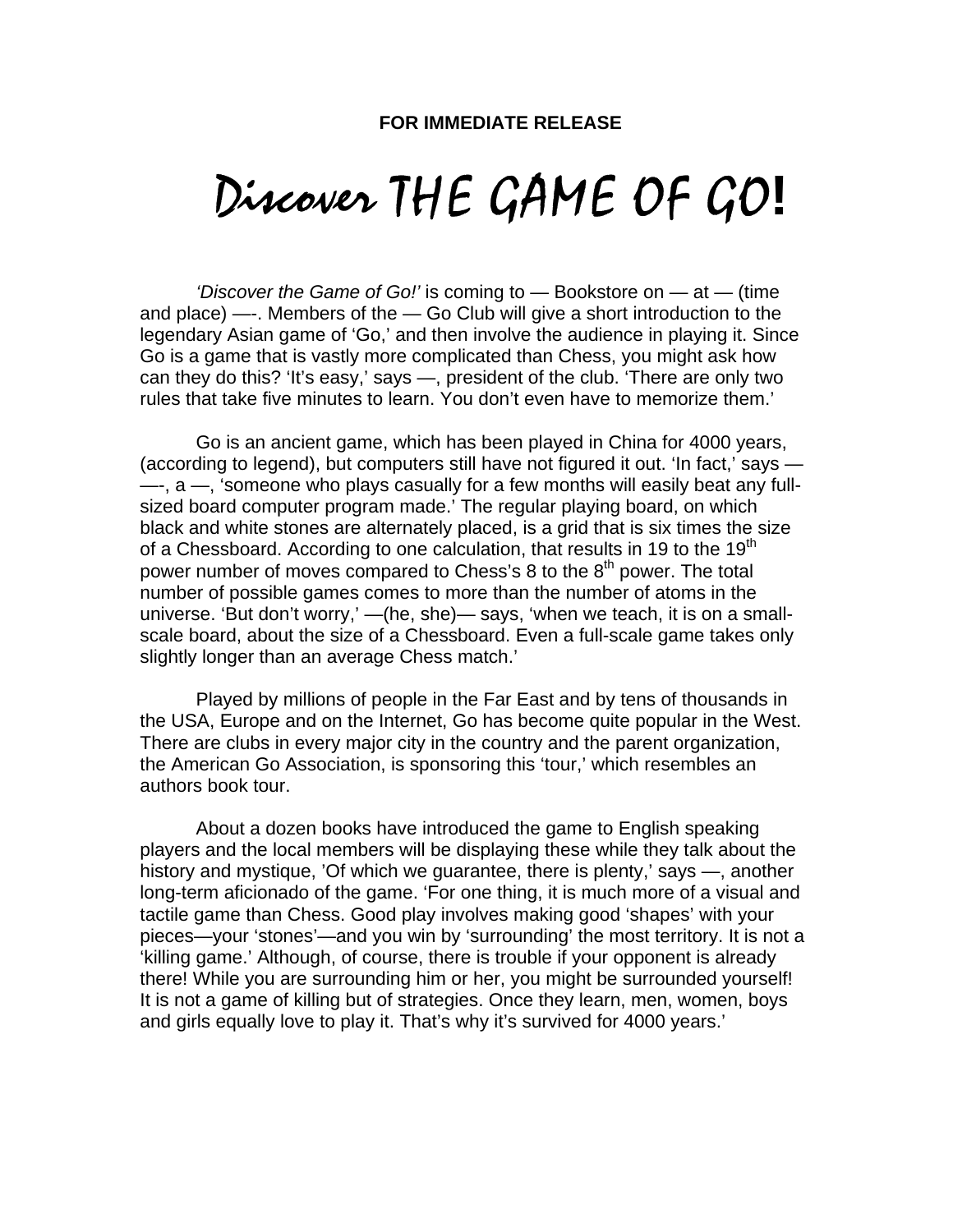Legends of the game's origins go back to the legendary 'Yellow Emperor' in China 4000 years ago and the game is mentioned in Chinese histories around 2700 years ago. That's 1500 years before Chess was thought up. The game was brought to Japan from Korea around 500 AD where, for a long time, only warriors and the nobility were allowed to play. Japanese game records go back to the 13<sup>th</sup> century. From the 16<sup>th</sup> century on, there has been a professional association, which, today, offers millions of dollars in prize-money to top international players. The name 'Go,' incidentally, comes from the Japanese name 'Igo' and that comes from being called 'Wei-chi' or 'Weiqi' in Chinese— 'surrounding Chess.' It is said that the Japanese in World War II, Mao Tse-tung in China and the Vietnamese Liberation Army used its principles in planning their campaigns.

In an even game, the board begins empty and the two players put down pieces—their 'stones'—in turns, but compared to the single 'battle' of Chess, Go is like a whole war and requires not just tactics but whole-game strategies. It is not a game of 'complete domination' like Chess,' — said. 'We all have 'ranks' but we speak of sharing the 'harmony' of the Go board. We are always saying, 'If I take this, I will have to give you that.' Decisions are often made on the basis of intuition—what looks good, what feels good. I am an artist. I like looking at beautiful things. That's why I love the game.'

It is true there is a tremendous aesthetic built into the game and a whole genre of artwork has grown up around the game. The demonstration will include some of the Ukiyo woodcuts that were made in the 19<sup>th</sup> century in Japan. There will also be pictures of famous Go playing boards almost a foot thick that used to be made from 500-1000 year-old trees. The best playing stones are made from special clamshells and slate. In China, Go has always been considered as one of the four great 'accomplishments' that any cultured man or woman became proficient at. The other three were music, poetry and calligraphy.

Go is now becoming a presence in the pop culture scene, too. The game made a spectacular appearance in the 1970's thriller 'Shibumi' by Trevanian, and more recently played a starring role in the sci-fi cult film 'Pi.' Supporting roles were also played by the game on the TV series 'Wild Palms' and in a recent 'Alley McBeal' production. The game has been featured in a half-dozen articles in the New York Times and a famous match between two champions was the subject of Nobel Prize winner Yosunari Kawabata's book, 'The Master of Go,' which explored many of the games esoteric facets.

At the demonstration, games will be played on a 'small' 9x9 lined board which is not all that small. A Chess board is 8x8 (although in Go the 'stones' are placed at the intersections and not inside the squares). To even things up, there is a logical handicap system so, unlike Chess, raw beginners can play even masters and have an exciting game without destroying the game's integrity. For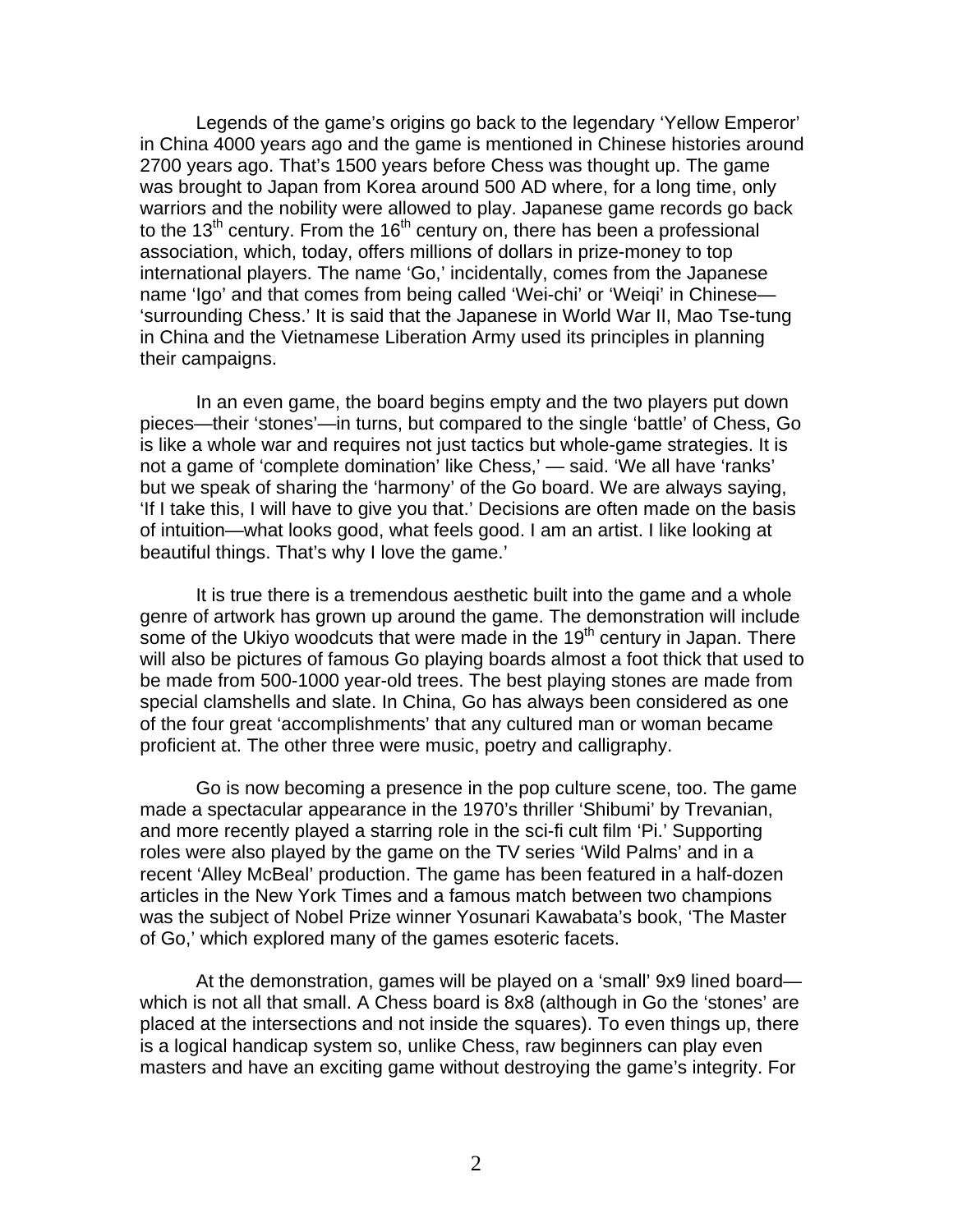children, it is a wonderful game. 'If they are old enough to know not to eat the stones, they are old enough to play,' says ——-, a local teacher. 'Go is certainly as good, if not better than Chess, for improving children's reasoning powers.'

Here is the progress of a game between beginners on a small board:







| 14)           |  |
|---------------|--|
|               |  |
| $\frac{1}{2}$ |  |
|               |  |
|               |  |











Here is a full-blown professional game on a full-sized 19x19 board.